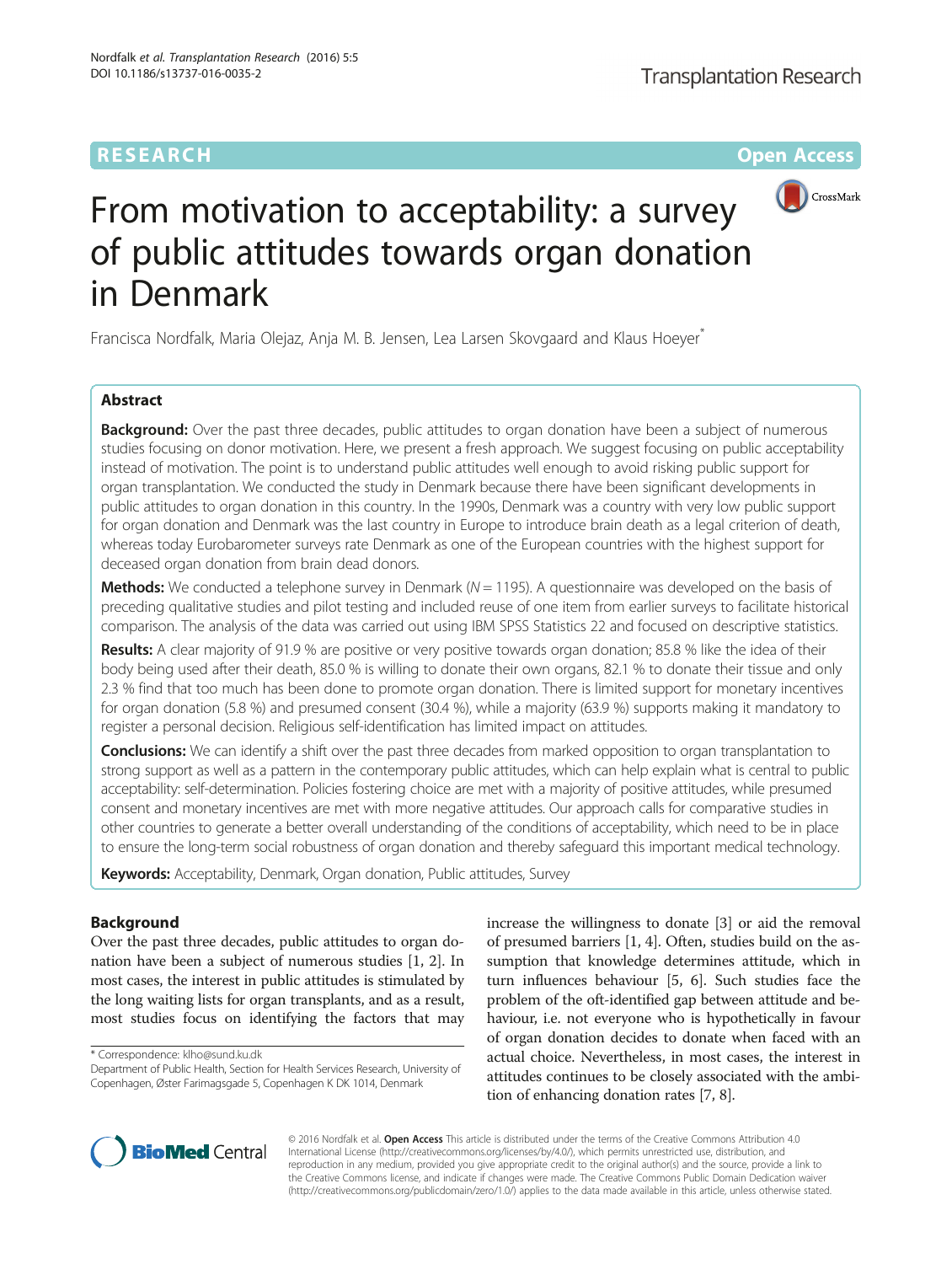We believe it is time to take a new route in the approach to public attitudes. David Rodríguez-Arias [\[9](#page-6-0)] has recently argued for a need to begin focusing studies on the public acceptability of strategies used to increase organ donation rates. Noting that only a quarter of the population in Spain supports the country's presumed consent policy, Rodríguez-Arias suggests that a system should not be measured on its efficacy in procuring organs alone but also on its social acceptability and the transparency of the means by which donations are achieved. To acquire public acceptability, we need to understand what people find important and why [\[10](#page-6-0)]. With this paper, we therefore present a study designed to explore public attitudes in order to understand the public acceptability of various options relating to the means by which organ donation is achieved.

With this approach to public attitudes to organ donation, we conducted a telephone-based survey in Denmark among a representative sample of the general population. Denmark is particularly apt for studying acceptability because of its special history with respect to organ donation. Historically, there was prolonged resistance towards the implementation of the brain death criterion in Denmark, and it was adopted only in 1990 after intense public and political debate. In consequence, Denmark is sometimes discussed as an international anomaly with respect to the issue of acceptability of organ transplantation [[11](#page-6-0), [12](#page-6-0)]. Interestingly, however, several government studies have indicated dramatic increases in the public support for organ donation [[13,](#page-6-0) [14](#page-7-0)], and according to the Eurobarometer surveys, Denmark is today one of the European countries with the highest public support for deceased organ and tissue donation [\[15\]](#page-7-0). Denmark is therefore an important case for the study of public acceptability. Unlike several other European countries, which have adopted presumed consent legislation, Denmark has maintained the informed consent approach.

#### Methods

We developed our questionnaire based on preceding qualitative studies. We conducted 33 qualitative interviews with Danish citizens recruited through online forums for organ donation and through snowball sampling to include individuals with positive, negative and undecided attitudes. The snowball sampling implied asking friends and colleagues to identify people taking a negative attitude towards organ donation, because they proved difficult to recruit (the steps are described in full in [\[16](#page-7-0)]). Building on the interviews, we sat as a group and developed survey items covering each of the aspects of our theoretical understanding of attitude. Following Schwarz [\[17](#page-7-0)], we understand 'attitudes' as hypothetical constructs: attitudes are not taken as simple predictors of behaviour but they operate as key indicators of valuebased dispositions which affect how various options are assessed, and they are important in order to understand which policy options best align organ donation and transplantation policies with public acceptability. We have explored attitudes by asking respondents about their overall identification as positive or negative towards organ donation, their personal preferences with respect to the use of one's own body, the bodies of others, their perceptions of various policy options and their agreement with different forms of reasoning on organ donation. We thereby explored who could take which form of action and still be seen as doing what was deemed acceptable.

Once we had developed a questionnaire to be phoned out to a representative part of the Danish public, we ran two pilot tests  $(n = 10)$  followed by interviews with the respondents to ensure the validity of each item, and then turned the questionnaire over to the research company Epinion in December 2014. Epinion also implemented pilot testing  $(n = 10)$  prior to phoning out the actual questionnaire without inserting additional changes. The final questionnaire included a total of 36 questions. It took the phone interviewer approximately 8–10 min to complete it with each respondent. In preparation for the study, we conducted a power calculation on the various potential substrata of the population and decided which variables that would be likely to achieve adequate representation within the sample size we could afford  $(n =$ 1200). All the data gathered were anonymous when handed over to us and therefore not subject to approval from the ethics committee and data authorities according to Danish law.

The analysis of the data was carried out using IBM SPSS Statistics 22. The answers were given by yes/no answers or on a Likert scale, besides one open-ended question, which was not included in the final analysis. The results are primarily based on descriptive statistics. Responses between groups were compared using the chisquare test, and when testing for the effect of age in scale-based variables, the gamma test was additionally applied. All of our items were correlated with the demographic characteristics presented in Table [1](#page-2-0). Background variables are reported in this article only when statistically significant.

#### Results

#### Population

The study population includes a total of 1195 respondents, see Table [1.](#page-2-0) A total of 3431 people were called, of which 1402 did not wish to participate and 834 were excluded (reasons: could not be contacted, disease or death, did not speak Danish, or place of residence not part of target group), resulting in a response rate of 46.0 % of the eligible sample or 34.8 % of the total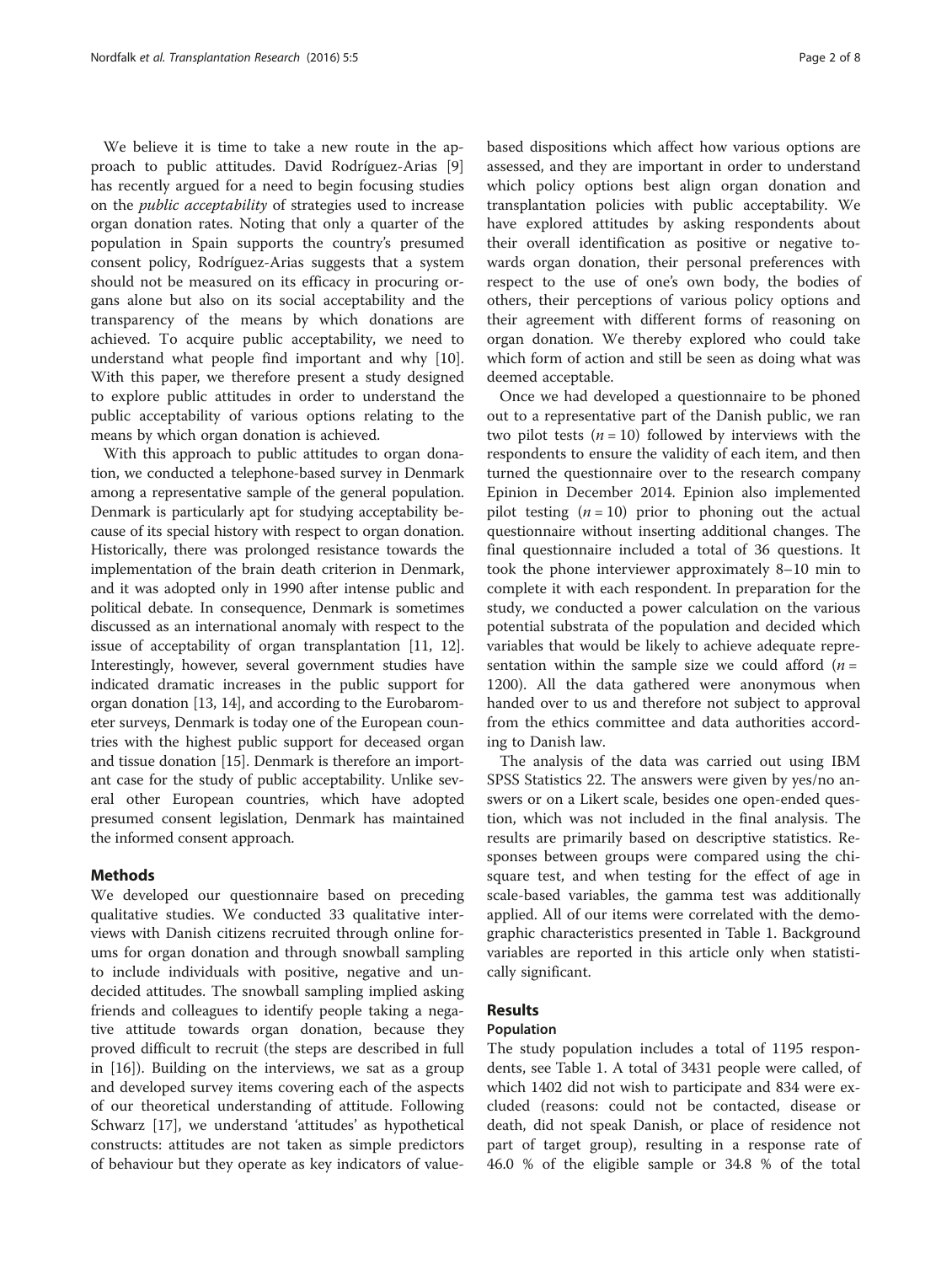<span id="page-2-0"></span>Table 1 Demographic characteristics of the respondents

|                                       | No. (%)      |
|---------------------------------------|--------------|
| Gender                                |              |
| Male                                  | 591 (49.4 %) |
| Female                                | 604 (50.6 %) |
| Age                                   |              |
| $18 - 34$                             | 313 (26.3 %) |
| $35 - 55$                             | 434 (36.5 %) |
| $56+$                                 | 442 (37.2 %) |
| Education                             |              |
| Lower secondary (ISCED 2)             | 366 (30.6 %) |
| Upper secondary (ISCED 3)             | 107 (8.9 %)  |
| Post-secondary non-tertiary (ISCED 4) | 397 (33.2 %) |
| Short-cycle tertiary (ISCED 5)        | 54 (4.5 %)   |
| Bachelor or equivalent (ISCED 6)      | 184 (15.4 %) |
| Master or equivalent (ISCED 7)        | 85 (7.1 %)   |
| Decline to answer                     | 3(0.3%)      |
| Religious self-identity               |              |
| Not religious                         | 869 (72.7 %) |
| Christian Protestant                  | 251 (21 %)   |
| Muslim                                | 21 (1.7 %)   |
| Jehovah's Witness                     | 10 (0.8 %)   |
| Catholic                              | 7(0.6%       |
| Hindu                                 | $1(0.1\%)$   |
| Others                                | $9(0.8\%)$   |
| Decline to answer                     | 28 (2.3 %)   |

number of respondents called. The respondents were equally allocated in the two genders and had a mean age of 49.4 years (range 18 to 102, SD 18.8). Among those who considered themselves religious (25.8 %;  $n = 308$ ), the most common religious identification was Christian Protestantism.

#### Attitudes towards organ donation

Re-using a question asked in 1995, 2001 and 2006 in surveys by The National Board of Health, we asked, 'What is your general attitude towards organ donation and transplantation?', and found that 2.2 % stated being negative or very negative, 5.9 % neither negative nor positive and 91.9 % positive or very positive. We correlated this with the age of our respondents and found that the younger age group, aged 18–34 years, was the most positive (95.5 % positive or very positive), followed by respondents aged 35–55 years (93.1 % positive or very positive) and finally the respondents aged 56 years or above (92.1 % positive or very positive).

To gain a deeper understanding of attitudes towards organ donation, we asked our respondents which actions they were willing to take in relation to donating and receiving organs and tissue. Respondents were asked to disregard any potential biological obstacles to donation and consider a manner of death where organ donation is possible. As Table 2 shows, the majority of our respondents stated willingness to take action in organ donation. More than four out of five stated that they would donate their own organs (85 %) and tissue (82.1 %), if they should die under circumstances allowing for donation. The attitudes towards donating an organ or tissue are very similar to the attitudes towards receiving an organ (87.4 %) or tissue (88.6 %).

Fewer, though still a majority, of the respondents, stated that they would also be willing to donate the tissue (66.2 %) and organs (64.7 %) of their relatives. If the respondent answered either 'no' or were undecided on the question, 'Would you be willing to donate your closest relatives' tissue/organ?', they were given a subquestion, 'Would it change your decision if you had knowledge that your relatives wished to donate their organs?' Of those who answered 'no' or were undecided in relation to donating their relatives' organs or tissue (or both), a significant majority (79 %) stated that it would make them change their answer, thereby allowing for organ and/or tissue donation on behalf of their relatives.

For those willing to donate their own organs and/or tissue, we further asked them if there were any organs or tissues they did not wish to donate. In the Danish organ donor registry, there is an option to register for

Table 2 Attitude to actions: personal agreement with particular donation actions

|                                                                                         | Yes (%) | No (%) | Undecided |
|-----------------------------------------------------------------------------------------|---------|--------|-----------|
| Would you be willing to donate your organs after death?                                 | 85      |        | 8         |
| Would you be willing to donate your tissue?                                             | 82.1    | 8.8    | 9.1       |
| Would you be willing to donate your closest relatives' organs?                          | 64.7    | 22.2   | 13        |
| Would you be willing to donate your closest relatives' tissue?                          | 66.2    | 22.5   | 11.4      |
| Would you be willing to receive organs from a dead donor?                               | 87.4    | 7.2    | 5.5       |
| Would you be willing to receive tissue from a dead donor?                               | 86.4    | 7.6    | 6         |
| Would you be willing, as a living donor, to donate a kidney to a person of your choice? | 85.2    | 8.2    | 6.6       |
| Would you be willing to receive a kidney from a living donor?                           | 87.6    | 7.9    | 4.5       |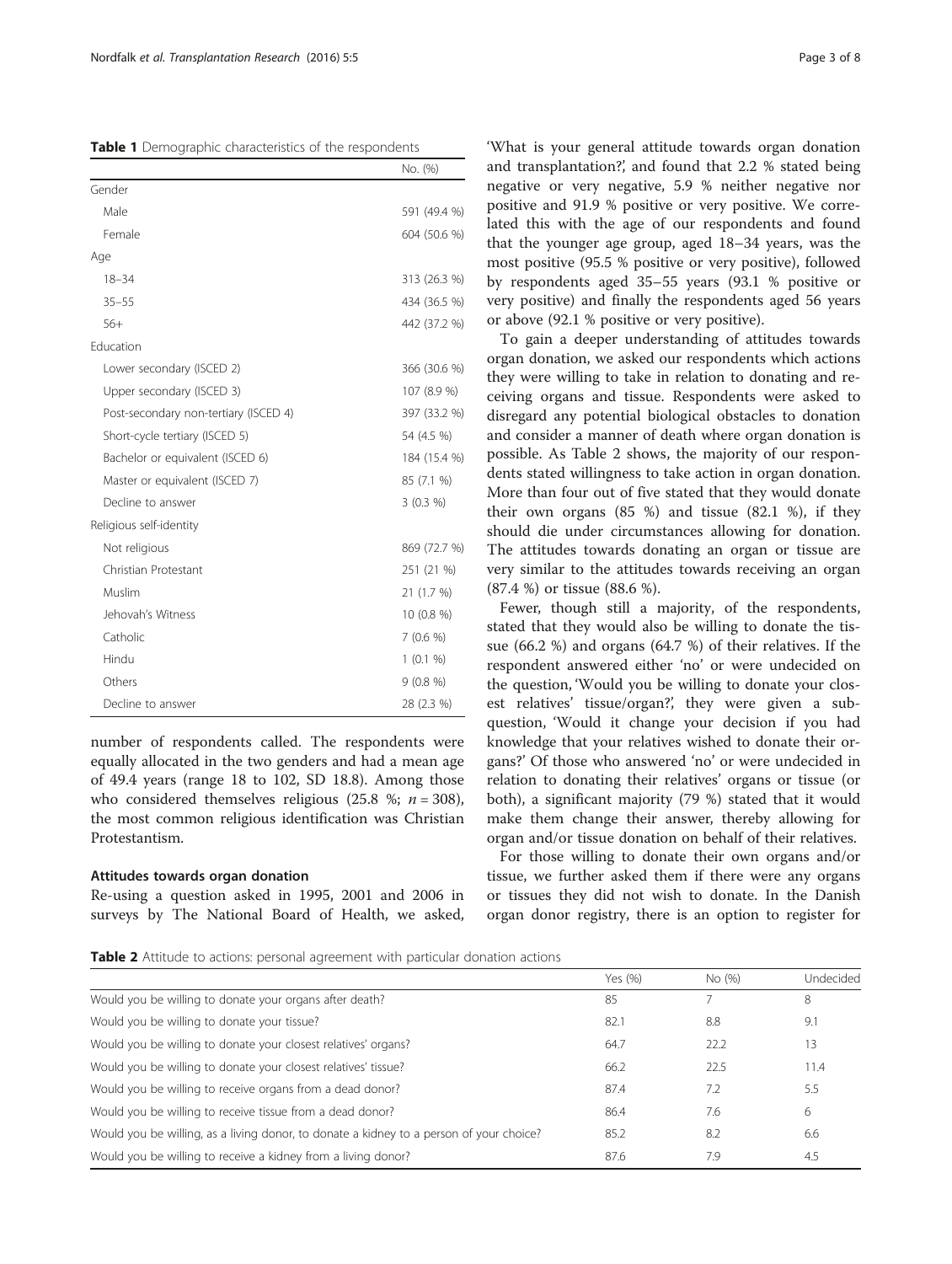limited consent and specify any organs one does not wish to donate. Of the respondents who wished to donate ( $n = 1053$ ), the majority (87.1 %) did not have any restrictions to their donation. Of the remaining, our respondents mainly stated reluctance towards donating their corneas (eyes) (5.7 %;  $n = 60$ ), skin (3.4 %,  $n = 36$ ) and heart  $(2.5 %; n = 26)$ .

In Denmark, living kidney donation is possible between relatives, and recently also between friends, and we asked about the respondents' attitudes towards donating to a 'person of your own choice'. As with postmortem donation, the majority of the respondents stated willingness to both donate (85.2 %) and receive (87.6 %) a kidney by means of living donation.

#### Personal reasoning in organ donation

To gain an understanding of the underlying personal reasoning for the desired action in organ donation, we presented the informants with statements about organ donation encountered in our 33 qualitative interviews, and they were asked to state their levels of agreement. As Table 3 shows, a majority of our respondents (96.6 %) agreed with the statement, 'I think of organ donation as something you do to help others'. A majority (85.8 %) of our respondents agreed or strongly agree with the statement, 'I like the idea that my body will be useful after my death', and if looking only at those also stating a wish to donate their own organs, an even larger majority (92.8 %;  $n = 939$ ;  $p < 0.05$ ) agree or strongly agree with the statement. The majority (83.6 %) of the respondents do not consider organ donation an unpleasant sacrifice. A minority (12.7 %) agree with the statement, 'I am afraid of not really being dead when the doctors remove the organs'.

In our findings, the majority of the respondents disagree with the statement, 'I find it important for my body to go untouched into the ground'. However of those  $(n = 84)$ who do not wish to donate their own organs, a slight majority (51.3 %) agrees with the statement. This indicates

that 'bodily integrity' might be important for respondents who do not wish to donate their organs. A majority (68.6 %) of the respondents agree with it being a duty to be an organ donor if you are willing to receive an organ yourself.

#### Attitudes towards various organ donation policies

In the final section of our questionnaire, we asked the respondents about possible political measures in order to gain an understanding of the political acceptability of certain policies and policy options for regulating organ donation. Since some of the expressions used in the policy debate are not necessarily common public knowledge, we explained the purpose of each policy in the question. The first two questions in Table [4](#page-4-0) explore the legitimacy of two different hypothetical consent systems: presumed consent with opt-out and mandatory decisionmaking. In the survey, the majority (58.6 %) disagree with the statement, 'Everyone should automatically be considered a potential donor, and those who wish to avoid becoming an organ donor should therefore actively opt-out', which is how we conceptualized a presumed system with an opt-out option. Even for those stating willingness to donate their own organs or tissue, and for those who stated they were positive or very positive towards organ donation and transplantation, a significant majority ( $p <$ 0.05) of the respondents disagree or strongly disagree with the statement. The younger-aged group tends to disagree the most with the statement ( $\gamma$  = 0.167;  $p$  < 0.05). We further wondered if those agreeing with the statement, 'I believe you have the duty to be an organ donor if you are willing to receive an organ' were also in favour of an optout system with presumed consent. However, even among those respondents who agree or strongly agree with having to be an organ donor in order to receive, the majority (52 %;  $n = 425$ ) still disagree or strongly disagree with policies of presumed consent. When asked about mandatory active decision-making, a majority of the respondents agree with the statement that it should be mandatory to

| <b>Table 3</b> Personal reasoning: attitudes towards value statements about organ donation |  |  |
|--------------------------------------------------------------------------------------------|--|--|
|                                                                                            |  |  |

|                                                                                           | Disagree/strongly<br>disagree (%) | Neither agree nor<br>disagree (%) | Agree/strongly<br>agree (%) | Undecided (%) |
|-------------------------------------------------------------------------------------------|-----------------------------------|-----------------------------------|-----------------------------|---------------|
| think of organ donation as something you do to help others.                               | 1.2                               | 2.2                               | 96.6                        |               |
| think of organ donation as an unpleasant sacrifice.                                       | 83.6                              | 9.7                               | 5.6                         | 1.1           |
| like the idea that my body will be useful after my death.                                 | 5.2                               | 7.3                               | 85.8                        | 1.7           |
| believe you have the duty to be an organ donor if you are<br>willing to receive an organ. | 15.3                              | 14.1                              | 68.6                        |               |
| My choice about organ donation reflects what I believe my<br>relatives prefer.            | 37.4                              | 20.7                              | 35.6                        | 6.3           |
| am afraid of not really being dead when the doctors remove<br>the organs.                 | 79.3                              | 5.7                               | 12.7                        | 2.3           |
| I find it important that my body goes untouched into the grave.                           | 82.6                              | 7.9                               | 7.9                         | 1.5           |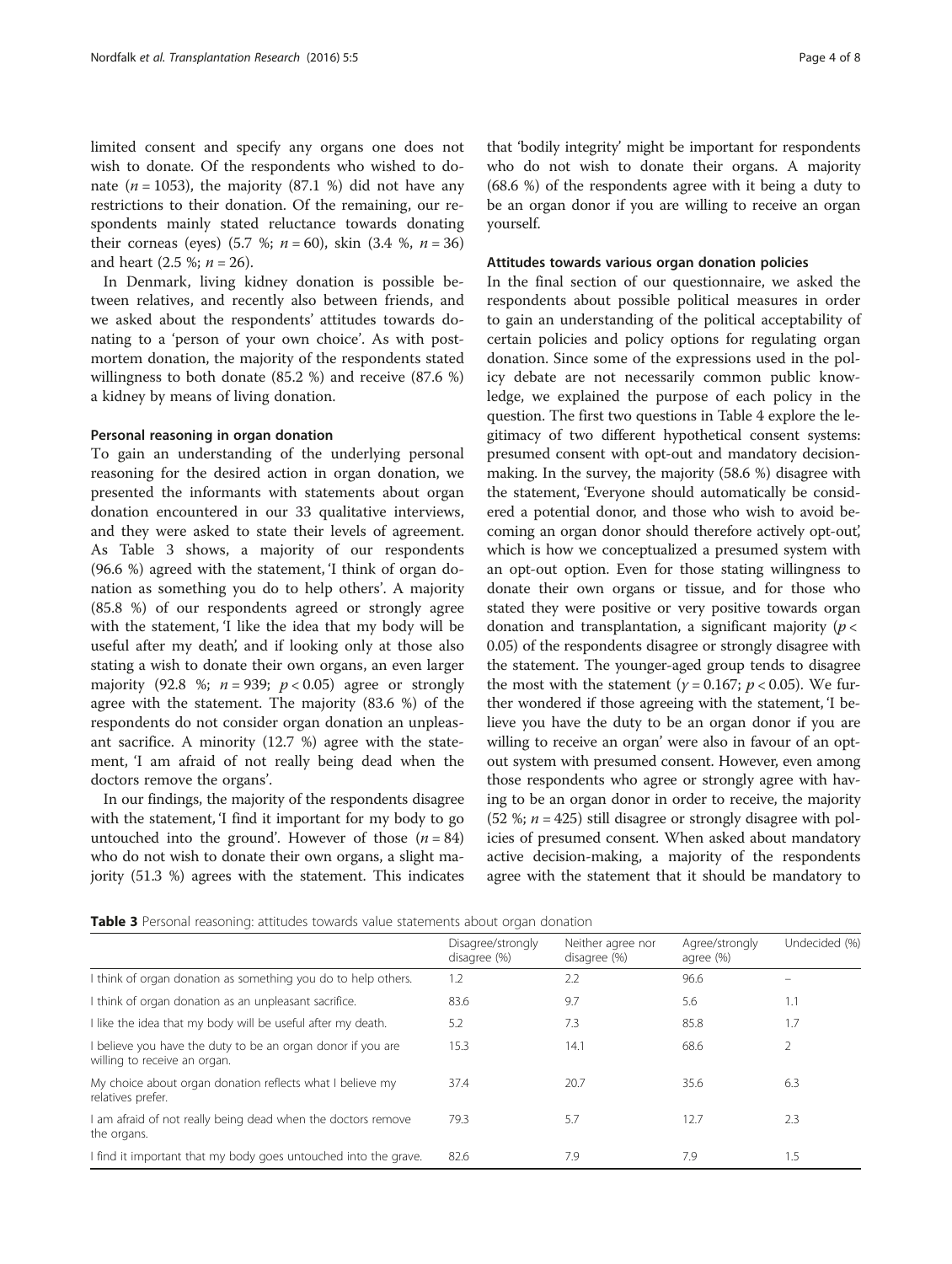<span id="page-4-0"></span>

|                                                                                                                                                                                   | Disagree/strongly<br>disagree (%) | Neither agree<br>nor disagree (%) | Agree/strongly<br>agree (%) | Undecided (%) |
|-----------------------------------------------------------------------------------------------------------------------------------------------------------------------------------|-----------------------------------|-----------------------------------|-----------------------------|---------------|
| Everyone should automatically be considered a potential donor, and those who<br>wish to avoid becoming an organ donor should therefore actively opt out.                          | 58.6                              | 8.5                               | 30.4                        | 2.5           |
| It should be mandatory by law for everyone over the age of 18 to decide<br>whether they want to be an organ donor, and to register their decision in<br>the organ donor registry. | 24.6                              | 9.2                               | 63.9                        | 2.3           |
| It should be possible to motivate donors or relatives of potential donors with 87.9<br>money, to make them donate organs.                                                         |                                   | 5.4                               | 5.8                         | 0.9           |
| It would be fair if donors or relatives received compensation for any potential<br>expenses in relation to the donation.                                                          | 32.9                              | 11                                | 52.7                        | 3.4           |
| The health services must mediate the contact between the relatives of a<br>deceased donor and the recipient of the organ, if both parties request it.                             | 16.9                              | 18.5                              | 60.3                        | 4.3           |
| There is too much being done to promote organ donation already.                                                                                                                   | 87.4                              | 7.5                               | 2.3                         | 2.8           |

register your decision. The younger respondents tend to agree more with the statement ( $\gamma$  = -0.190;  $p$  < 0.05).

Another policy option considered to promote organ donation is the use of monetary incentives. To explore the acceptability of initiatives in organ donation, we included two questions focusing on money as motivation versus money as compensation. Very few (5.8 %) found it acceptable to use money as a motivation for donating organs, while a slight majority (52.7 %) agreed with the statement, 'It would be fair if donors or relatives received compensation for any potential expenses in relation to the donation'. In both of these questions on financial initiatives, women tended to disagree more with the statements than men ( $p < 0.05$ ).

Another policy issue, which has received substantial attention, relates to rules regulating contact between donor relatives and recipient. In contrast to current policies upholding strict anonymity, a majority of our respondents (60.3 %) found it acceptable to make it compulsory for the hospital to mediate this contact, if both parties want it.

Finally, we asked if there is already too much being done to promote organ donation, partly in an attempt to accommodate individuals who did not feel their attitude had been clearly expressed through previous questions and partly to triangulate and capture preferences for fewer rather than additional initiatives. A minority of 2.3 % of our respondents agreed with the statement.

#### Religion

We were interested in whether religious self-identity influences attitudes towards organ donation. As Table 5 shows, the majority of the respondents are positive towards organ donation, regardless of whether they consider themselves religious or not.

#### **Discussion**

#### Main findings: overall attitudes

We re-used a question asked by the Danish Health and Medicine Authorities in 1995, 2001 and 2006 [\[13,](#page-6-0) [14](#page-7-0)] in our 2014 questionnaire, and Fig. [1](#page-5-0) draws upon both our own and the historical data to demonstrate the historical

**Table 5** Religious attitudes: influence of religious self-identification on attitudes towards organ donation

| Question                                                                  | Answer                        | Religious (%) | Not religious (%) |
|---------------------------------------------------------------------------|-------------------------------|---------------|-------------------|
| What is your general attitude towards organ donation and transplantation? | Very positive/positive        |               | 93.2              |
|                                                                           | Neither negative nor positive | 6.8           | 5.1               |
| Very negative/negative                                                    |                               | 3.6           | 1.6               |
|                                                                           | Total                         | 100           | 100               |
| Would you be willing to donate your organs after death?                   | Yes                           | 76.7          | 88.1              |
|                                                                           | No                            | 11            | 5.6               |
|                                                                           | Undecided                     | 12.3          | 6.2               |
|                                                                           | Total                         | 100           | 100               |
| Would you be willing to receive organs from a dead donor?                 | Yes                           | 76.7          | 91.4              |
|                                                                           | No                            | 11.4          | 5.8               |
|                                                                           | Undecided                     | 11.7          | 2.9               |
|                                                                           | Total                         | 100           | 100               |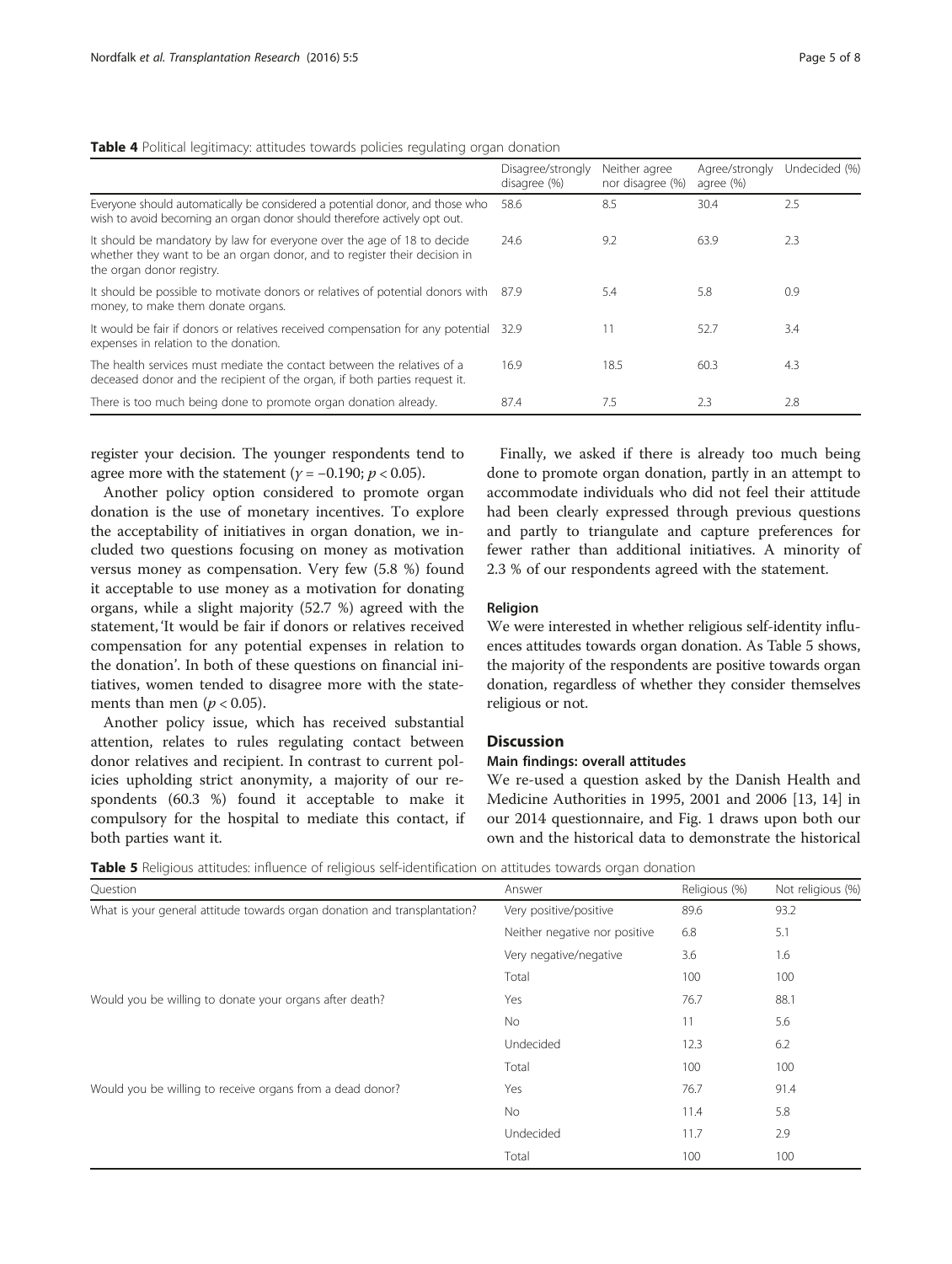

<span id="page-5-0"></span>

developments in public attitudes. The figure shows a trend of increasingly positive attitudes towards organ donation and transplantation and also that the population is increasingly clarified in its stance towards this medical technology.

The question we could use to identify historical developments was complemented by other, less ambiguous questions covering different aspects of an attitude. They further document positive attitudes towards donating as well as receiving organs. People were more positive towards donating their own rather than the organs of relatives, as has also been found elsewhere [[18\]](#page-7-0). Though religion has been presented as a barrier to donation in interviews with Danish healthcare professionals as well as in international surveys, e.g. [[4\]](#page-6-0), religious selfidentification does not significantly influence attitudes towards donation in a negative sense in our survey.

#### How should the findings be interpreted?

When considering our results, a pattern seems to emerge, a pattern in which self-determination is central for public acceptability, as discussed in the following. We have already noted that people are more positive towards donating their own organs than the organs of their relatives. Furthermore, they will change their negative stance if the positive donation wishes of their relatives are known so that their autonomy is respected. Also, there is limited support for a presumed consent system with opt-out and much higher support for a system demanding mandatory registration of personal decisions. Studies in other European settings have found a greater support for an opt-out model [\[19](#page-7-0), [20](#page-7-0)]. It is especially noteworthy in our results that even those who are positive towards organ donation are negative towards presumed consent and also that the majority of those who agree with the statement that one ought to be willing to donate in order to receive still disagree with a presumed consent system. Moreover, the younger, who are most strongly in favour of organ donation, are also strongly opposed to a presumed consent system.

Monetary incentives are associated with even more limited acceptability than presumed consent as a way to promote organ donation, though with a clear difference between attitudes to money used as incentives and as compensation (see also [\[21](#page-7-0)]), as well as the Eurobarometer [\[15](#page-7-0)]). Finally, we found that a majority agrees or strongly agrees with the statement that the healthcare system should help facilitate contact between organ recipient and donor family, if both parties wish for it, despite the current policy of strict anonymization. Again, it indicates that the public is more positive towards policies that facilitate choice than towards policies that promote particular values, irrespective of agreement with the actual values themselves.

The overall pattern that comes across is thus that the high level of public acceptability and the positive attitudes prevailing in Denmark depend on a system allowing active, individual decision-making. With this understanding, we might also consider a new explanation of what could appear as a paradox: when asked in surveys, Danes are very supportive of organ donation; but Denmark has relatively low deceased donation rates of 13.8 donor per million in 2014 compared to its Scandinavian neighbours: Sweden, Norway and Finland with donation rates of 17.1, 22.6 and 21.9, respectively, in 2014 [\[22](#page-7-0)]. However, the low Danish donation rates primarily reflect a high family refusal rate (20 % in 2012, 42 % in 2013 and 32 % in 2014) [\[23](#page-7-0)–[25\]](#page-7-0). Hence, there might be no major gap between attitude and behaviour [[5, 6](#page-6-0)]: respondents want to donate their own organs but not the organs of their relatives, unless they know this is what the deceased would have wanted. It could imply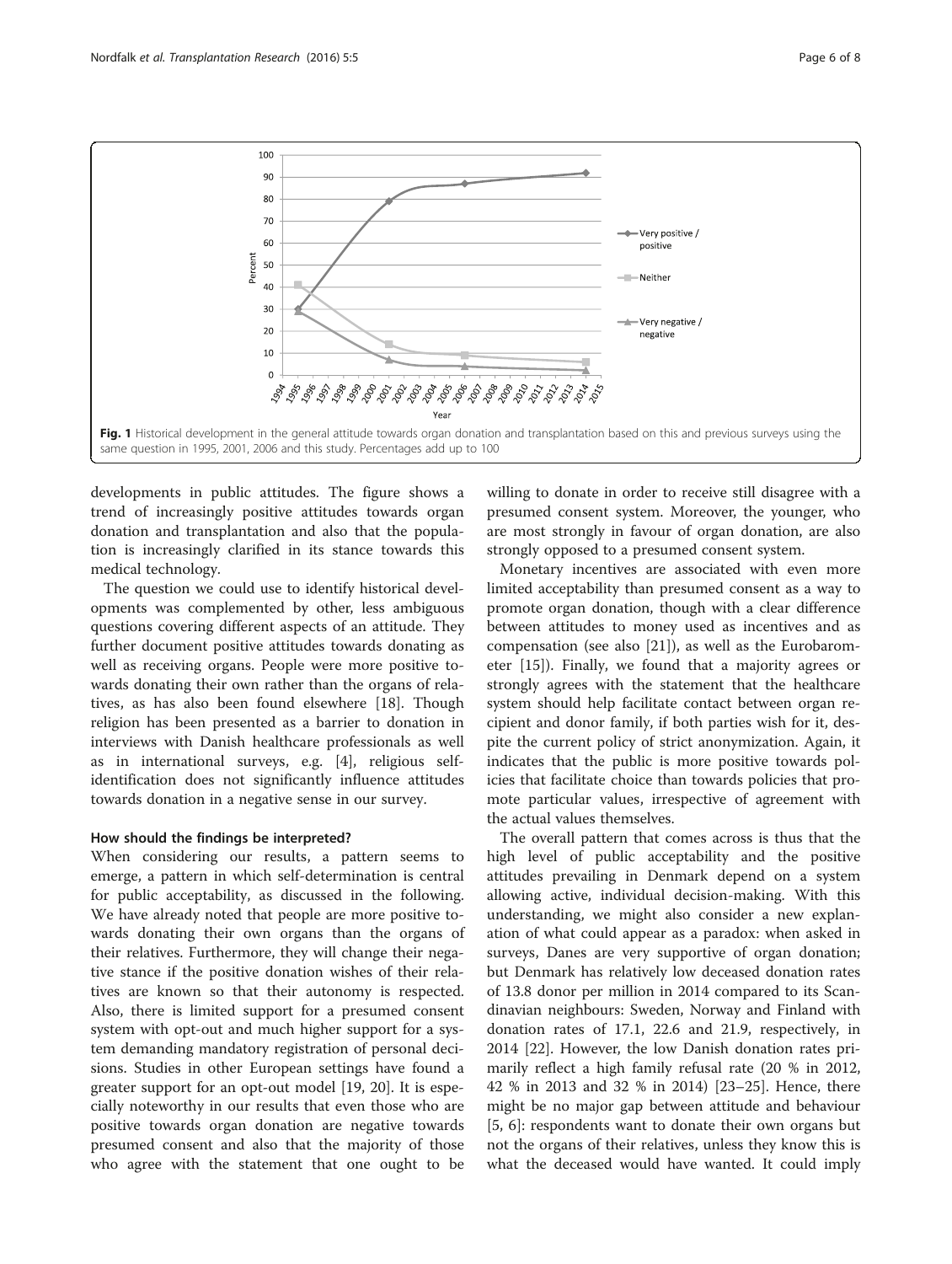<span id="page-6-0"></span>that to promote donation rates in a publically acceptable way, the way forward would be to ensure that people record a choice.

If we wish to ensure the long-term social sustainability of organ donation and transplantation, it will be important to think not only about what might increase donation rates but also about what makes donations meaningful to donors. Therefore, it will be essential for policymakers in Denmark and elsewhere to monitor public attitudes and take issues of acceptability into account when considering new initiatives to promote organ donation. To find out whether the strong emphasis on individual decision-making is a particular Danish trait, it would be useful to explore this further in other national settings in future studies of the public acceptability of organ donation.

#### Representativity

We acknowledge that survey instruments involve weaknesses when measuring hypothetical choices and emotionally complex issues. We therefore began our study with thorough qualitative work. Furthermore, we abstain from any attempt at predicting donor behaviour. We use attitudes to establish an indication of acceptability. The validity of the questions was tested in the qualitative work and the pilot tests. The telephone-based methodology makes it difficult to properly assess dropout rates because we cannot know why people do not pick up their phone. However, with respect to gender, age and educational level, the respondents were representative for the general Danish population. Also, the preferences given for the selected organs (cornea, skin and hearts) are similar to those recorded in the Danish organ donor registry. The overall number of people identifying themselves as religious is lower than the average membership of religious denominations [[26](#page-7-0)], but previous studies indicate that only a minority of the Danish population consider themselves religious even when they are members of a denomination [[27](#page-7-0)]. From that perspective, our sample is therefore likely to be representative of the general adult population.

#### Conclusions

Whereas multiple studies have explored attitudes in order to enhance donor motivation for organ donation, we have explored attitudes with the aim of understanding public acceptability because it is central for the longterm sustainability of this medical technology that the policies regulating it are aligned with the dominant values and priorities of the public. We have demonstrated a remarkable growth in the public support for organ donation in Denmark and identified a pattern in the values that sustain this support, namely selfdeterminacy. As such, policies fostering individual choice are met with positive attitudes, while presumed consent and monetary incentives are met with negative attitudes. Our approach calls for comparative studies in other countries to generate a better overall understanding of the conditions of acceptability, which need to be in place to ensure the long-term social robustness of organ donation and thereby safeguard this important medical technology.

#### Acknowledgements

The study was funded by The Danish Councils for Independent Research (grant no. 11-105048).

#### Authors' contributions

FN participated in the development of the questionnaire, pilot testing, calculations, construction of figures and tables, interpretations and the first draft of text. MO was involved in the qualitative interviews to develop questionnaire categories and was part of making the survey instrument and agreements with the company, interpretations and editing the text. AMBJ contributed to the qualitative interviews to develop questionnaire categories and was part of making the survey instrument, interpretations and editing the text. LLS carried out the calculations and interpretations and edited the text. KH contributed to the initial idea, qualitative interviews to develop the questionnaire, interpretations, writing and editing the text and has the overall responsibility for execution in all stages. All authors read and approved the final manuscript.

#### Competing interests

The authors declare that they have no competing interests.

#### Received: 10 February 2016 Accepted: 10 May 2016 Published online: 23 May 2016

#### References

- 1. Newton JD. How does the general public view posthumous organ donation? A meta-synthesis of the qualitative literature. BMC Public Health. 2011;11:791.
- 2. Wakefield C, Watts K, Homewood J, et al. Attitudes toward organ donation and donor behavior: a review of the international literature. Prog Transplant. 2010;20(4):380–91.
- 3. Hyde M, White K. Perceptions of organ donors and willingness to donate organs upon death: a test of the prototype/willingness model. Death Stud. 2014;38(6–10):459–64.
- 4. Padela A, Zaganjor H. Relationships between Islamic religiosity and attitude toward deceased organ donation among American Muslims: a pilot study. Transplantation. 2014;97(12):1292–9.
- 5. Hu D, Huang H. Knowledge, attitudes, and willingness toward organ donation among health professionals in China. Transplantation. 2015;99(7): 1379–85.
- 6. Naçar M, Çetinkaya F, Baykan Z, et al. Knowledge attitudes and behaviors about organ donation among first- and sixth-class medical students: a study from Turkey. Transplant Proc. 2015;47(6):1553–9.
- 7. Boulware LE, Troll MU, Wang NY, et al. Public attitudes toward incentives for organ donation: a national study of different racial/ethnic and income groups. AM J Transplant. 2006;6(11):2774–85.
- 8. DuBois J, Anderson E. Attitudes toward death criteria and organ donation among healthcare personnel and the general public. Prog Transplant. 2006; 16(1):65–73.
- 9. Rodríguez-Arias D. Public engagement in organ donation and transplantation. In: Randhawa G, Schicktanz S, editors. The social acceptability of implementing morally challenging strategies to increase donor rates. Lengerich and Berlin: Pabst Science Publishers; 2013. p. 70–9.
- 10. Haddow G. Because you're worth it? The taking and selling of transplantable organs. J Med Ethics. 2006;32:324–8.
- 11. Rix BA. Danish ethics council rejects brain death as the criterion of death. J Med Ethics. 1990;16(1):5–13.
- 12. Lock M. Twice dead: organ transplants and the reinvention of death. Berkeley, CA: University of California Press; 2002.
- 13. Danish National Board of Health. Study on Public Attitudes to Organ Donation [https://sundhedsstyrelsen.dk/da/udgivelser/2001/~/media/](https://sundhedsstyrelsen.dk/da/udgivelser/2001/~/media/F499484183B54B5C9FA898C0806E79E6.ashx)